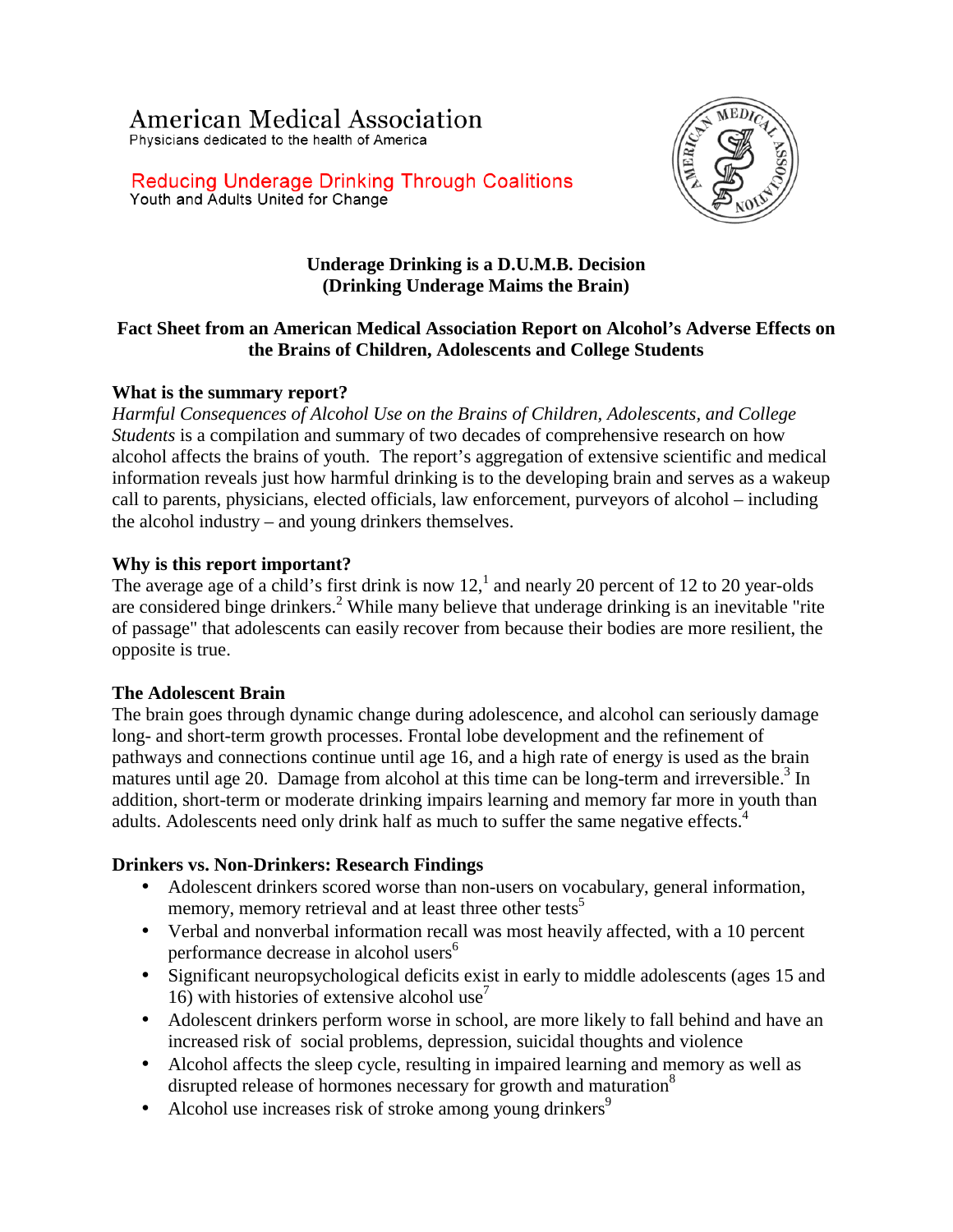#### **Adverse Effects of Alcohol on the Brain: Research Findings**

Youth who drink can have a significant reduction in learning and memory, and teen alcohol users are most susceptible to damaging two key brain areas that are undergoing dramatic changes in adolescence:

- **The hippocampus** handles many types of memory and learning and suffers from the worst alcohol-related brain damage in teens. Those who had been drinking more and for longer had significantly smaller hippocampi (10 percent).<sup>10</sup>
- **The prefrontal area** (behind the forehead) undergoes the most change during adolescence. Researchers found that adolescent drinking could cause severe changes in this area and others, which play an important role in forming adult personality and behavior and is often called the CEO of the brain. $^{11}$

#### **Lasting Implications**

Compared to students who drink moderately or not at all, frequent drinkers may never be able to catch up in adulthood, since alcohol inhibits systems crucial for storing new information as longterm memories and makes it difficult to immediately remember what was just learned.

Additionally, those who binge once a week or increase their drinking from age 18 to 24 may have problems attaining the goals of young adulthood—marriage, educational attainment, employment, and financial independence.<sup>12</sup> And rather than "outgrowing" alcohol use, young abusers are significantly more likely to have drinking problems as adults.<sup>13</sup>

#### **What can be done to stop this epidemic?**

The AMA advocates numerous ways to combat this growing epidemic, including:

- Reducing access to alcohol for children and youth
- Reducing sales and provision of alcohol to children and youth
- Increasing enforcement of underage drinking laws
- Providing more education about the harmful effects of alcohol abuse
- Reducing the demand for alcohol and the normalization of alcohol use by children and youth

A major source of the normalization of alcohol use by children and youth is alcohol advertising. Television networks and cable stations have profited tremendously from the alcohol industry's aggressive marketing to underage drinkers. These ads are proven to heavily influence the normalization and glamorization of drinking in the minds of children, and television has continued to endanger the health of these young viewers in spite of such findings.

With these new findings of the adverse effects of alcohol on the brain of children and adolescents, the AMA calls on cable TV and the TV networks to pledge not to run alcohol ads targeted at underage youth. This means no alcohol ads before 10 p.m., none on shows with 15 percent or more underage viewers and no commercials with cartoons, mascots or other youthfocused images.

#### **What can I do?**

Please visit our Web site, www.alcoholpolicysolutions.net, to learn 10 things you can do to combat underage drinking as well as to send an e-mail or a fax to the TV networks and cable TV about your concerns about advertising alcohol to youth.